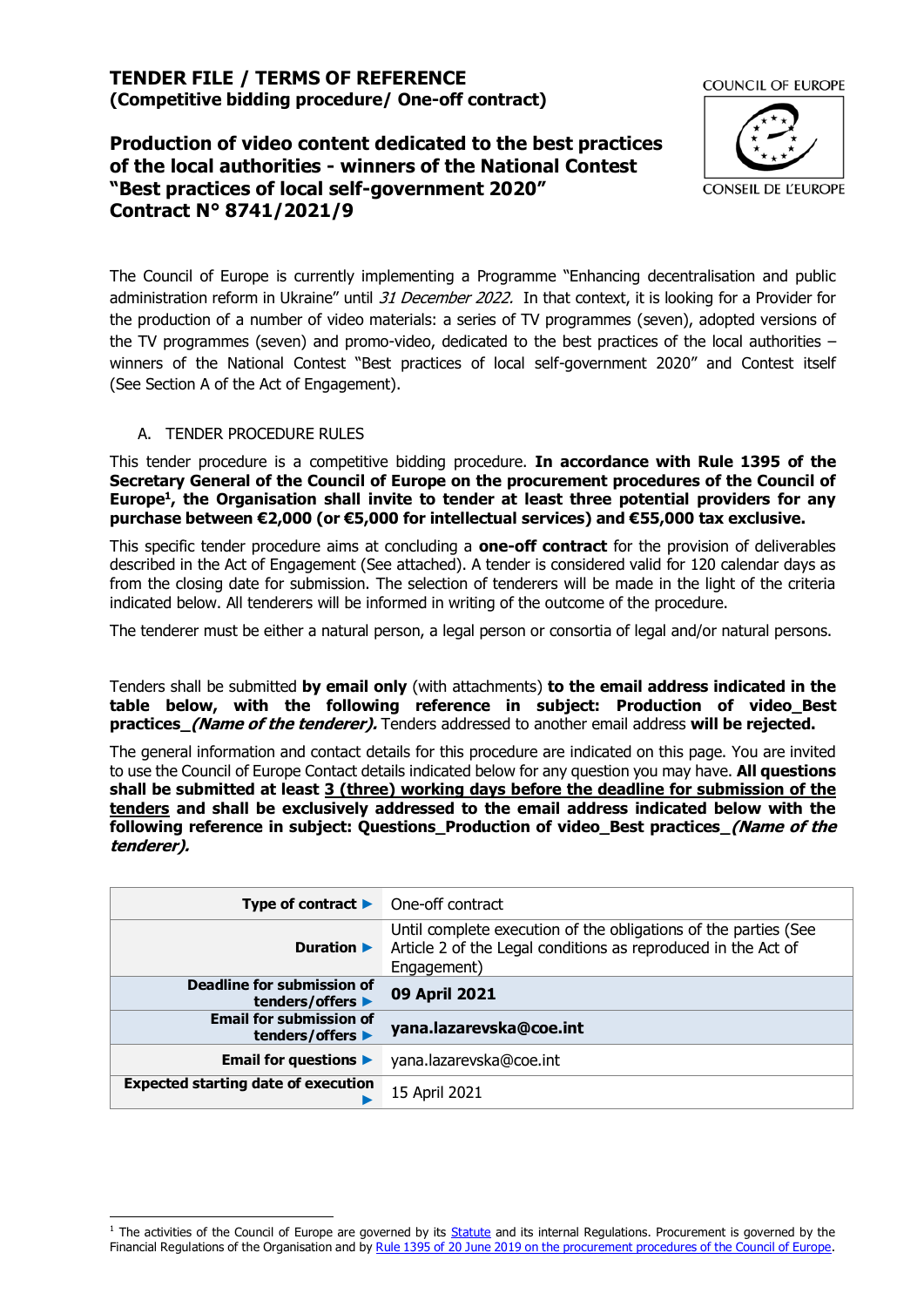## B. EXPECTED DELIVERABLES

The expected deliverables are described in **Section A of the Act of Engagement** (see attached).

## C. FEES

All tenderers are invited to fill in the **table of fees** as reproduced in **Section A of the Act of Engagement**.

## Tenderers **subject to VAT** shall also send **a quote (Pro Forma invoice)** on their letterhead including:

- the Service Provider's name and address;
- its VAT number;
- the full list of services to be provided;
- the fee per type of deliverables (in the currency indicated on the Act of Engagement, tax exclusive);
- the total amount per type of deliverables (in the currency indicated on the Act of Engagement, tax exclusive);
- the total amount (in the currency indicated on the Act of Engagement), tax exclusive, the applicable VAT rate, the amount of VAT and the amount VAT inclusive.

## D. ASSESSMENT

#### Exclusion criteria and absence of conflict of interests

(by signing the Act of Engagement,**<sup>2</sup>** you declare on your honour not being in any of the below situations) Tenderers shall be excluded from participating in the tender procedure if they:

- have been sentenced by final judgment on one or more of the following charges: participation in a criminal organisation, corruption, fraud, money laundering, terrorist financing, terrorist offences or offences linked to terrorist activities, child labour or trafficking in human beings;
- are in a situation of bankruptcy, liquidation, termination of activity, insolvency or arrangement with creditors or any like situation arising from a procedure of the same kind, or are subject to a procedure of the same kind;
- have received a judgment with res judicata force, finding an offence that affects their professional integrity or serious professional misconduct;
- do not comply with their obligations as regards payment of social security contributions, taxes and dues, according to the statutory provisions of their country of incorporation, establishment or residence;
- are or are likely to be in a situation of conflict of interests.

#### Eligibility criteria

• Being registered as a private entrepreneur or legal person specialised in the field of TV production.

#### Award criteria

- Quality of the offer (60%), including:
	- Proven experience in production of TV programmes.
- Financial offer (40%).

Multiple tendering is not authorised.

#### E. NEGOTIATIONS

The Council reserves the right to hold negotiations with the bidders in accordance with Article 20 of Rule 1395.

#### F. DOCUMENTS TO BE PROVIDED

Tenderers are invited to submit:

- **A completed and signed copy of the Act of Engagement<sup>3</sup> (see attached)**
- For tenderers subject to VAT only: **a quote, describing their financial offer**, in line with the requirements of section C of the Tender File (see above);
- **CV containing information on provision of similar services (with links);**
- Registration documents (for private entrepreneurs or legal persons)**.**

 $2$  The Council of Europe reserves the right to ask tenderers, at a later stage, to supply an extract from the record of convictions or failing that an equivalent document issued by the competent judicial or administrative authority of the country of incorporation, indicating that the first three above listed exclusion criteria are met, and a certificate issued by the competent authority of the country of incorporation indicating that the fourth criterion is met.

<sup>&</sup>lt;sup>3</sup> The Act of Engagement must be completed, signed, scanned in its entirety (i.e. including all the pages) and sent as a compiled document. For all scanned documents, .pdf files are preferred.